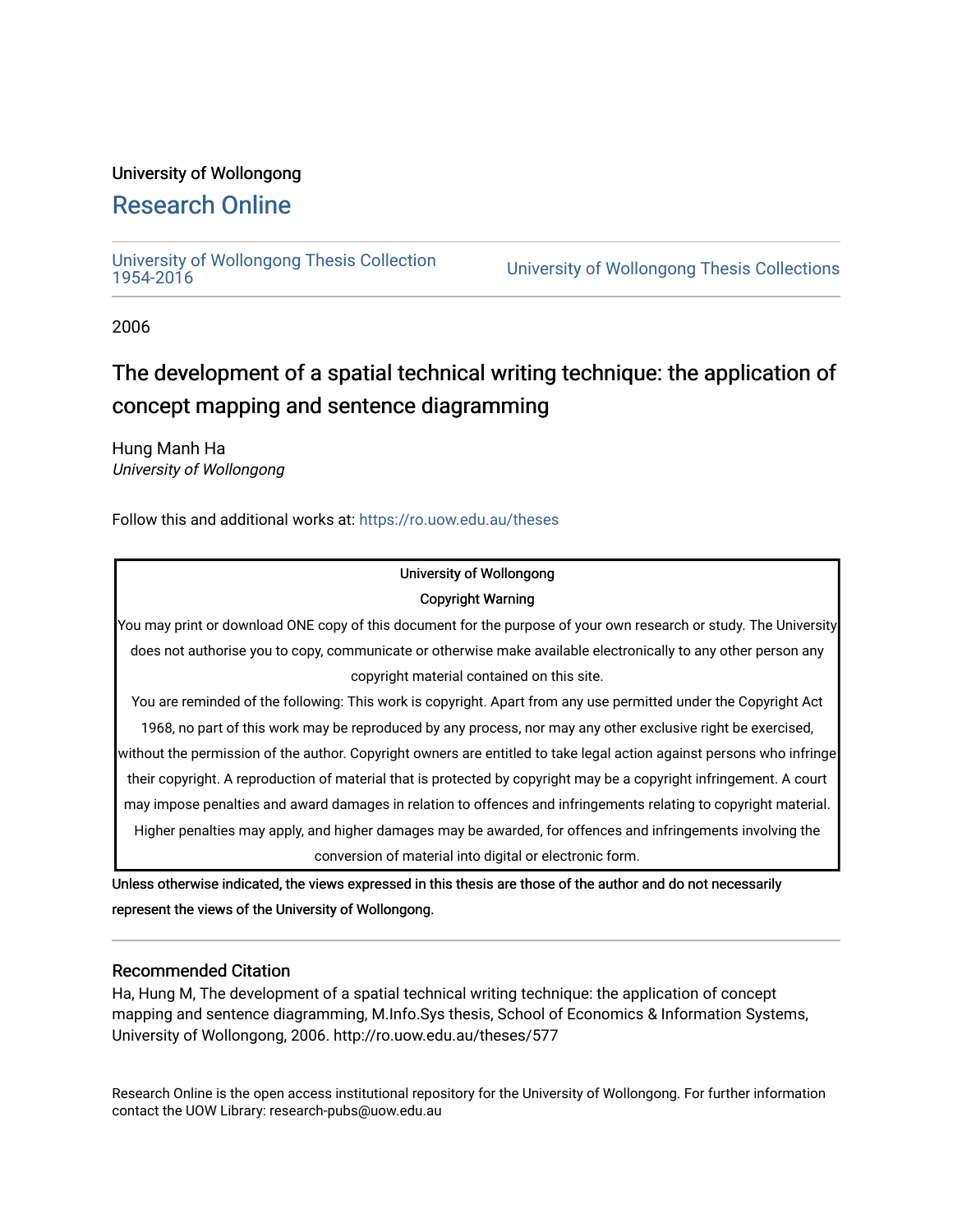#### **NOTE**

This online version of the thesis may have different page formatting and pagination from the paper copy held in the University of Wollongong Library.

#### **UNIVERSITY OF WOLLONGONG**

#### **COPYRIGHT WARNING**

You may print or download ONE copy of this document for the purpose of your own research or study. The University does not authorise you to copy, communicate or otherwise make available electronically to any other person any copyright material contained on this site. You are reminded of the following:

Copyright owners are entitled to take legal action against persons who infringe their copyright. A reproduction of material that is protected by copyright may be a copyright infringement. A court may impose penalties and award damages in relation to offences and infringements relating to copyright material. Higher penalties may apply, and higher damages may be awarded, for offences and infringements involving the conversion of material into digital or electronic form.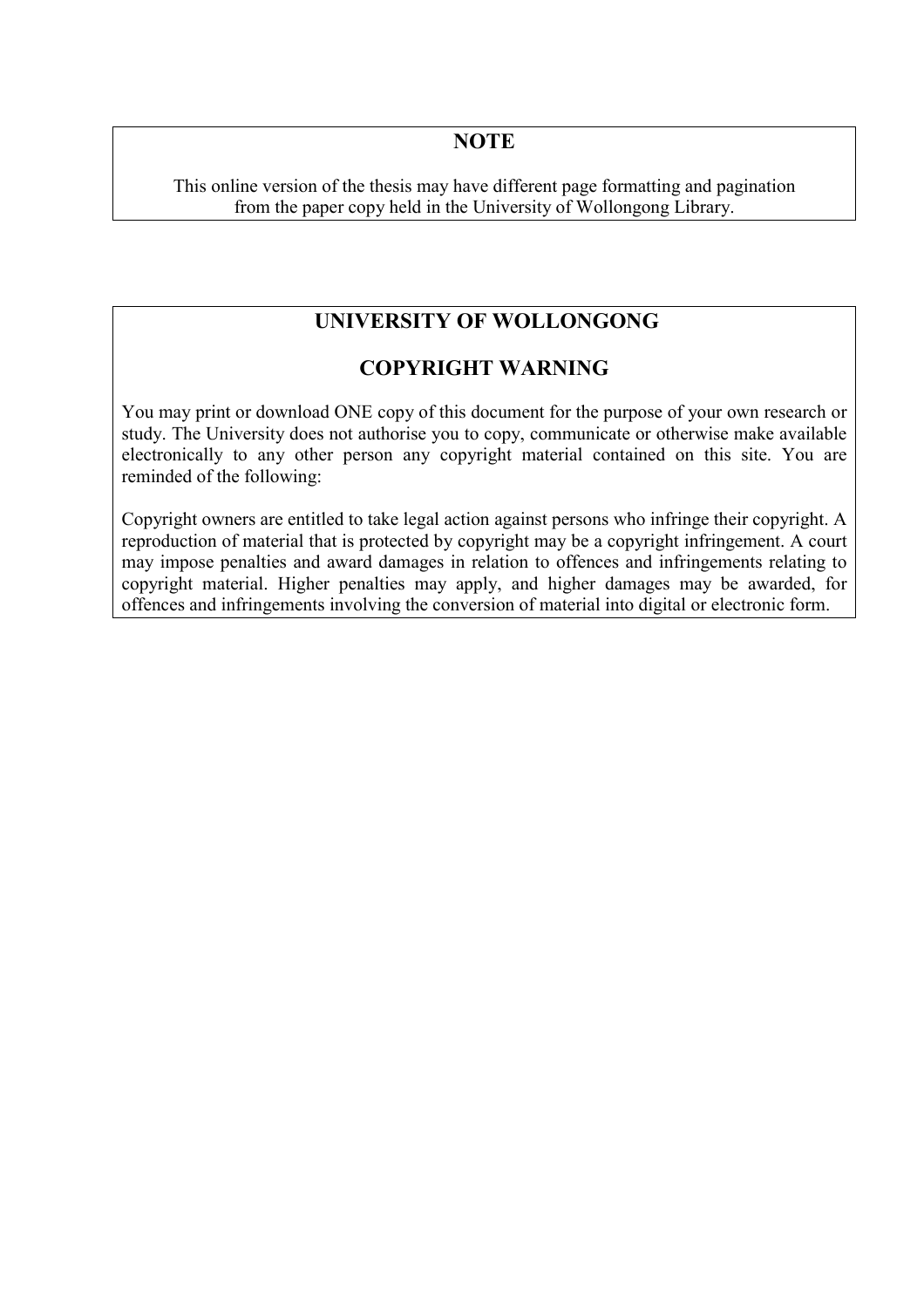# **The Development of a Spatial Technical Writing technique: the application of Concept Mapping and Sentence Diagramming**

A thesis submitted in partial fulfilment of the requirements for the award of the degree

MASTER OF INFORMATION SYSTEMS BY RESEARCH

from

## UNIVERSITY OF WOLLONGONG

by

## **HUNG MANH HA**  BEcon, GDipIS

## SCHOOL OF ECONOMICS & INFORMATION SYSTEMS

2006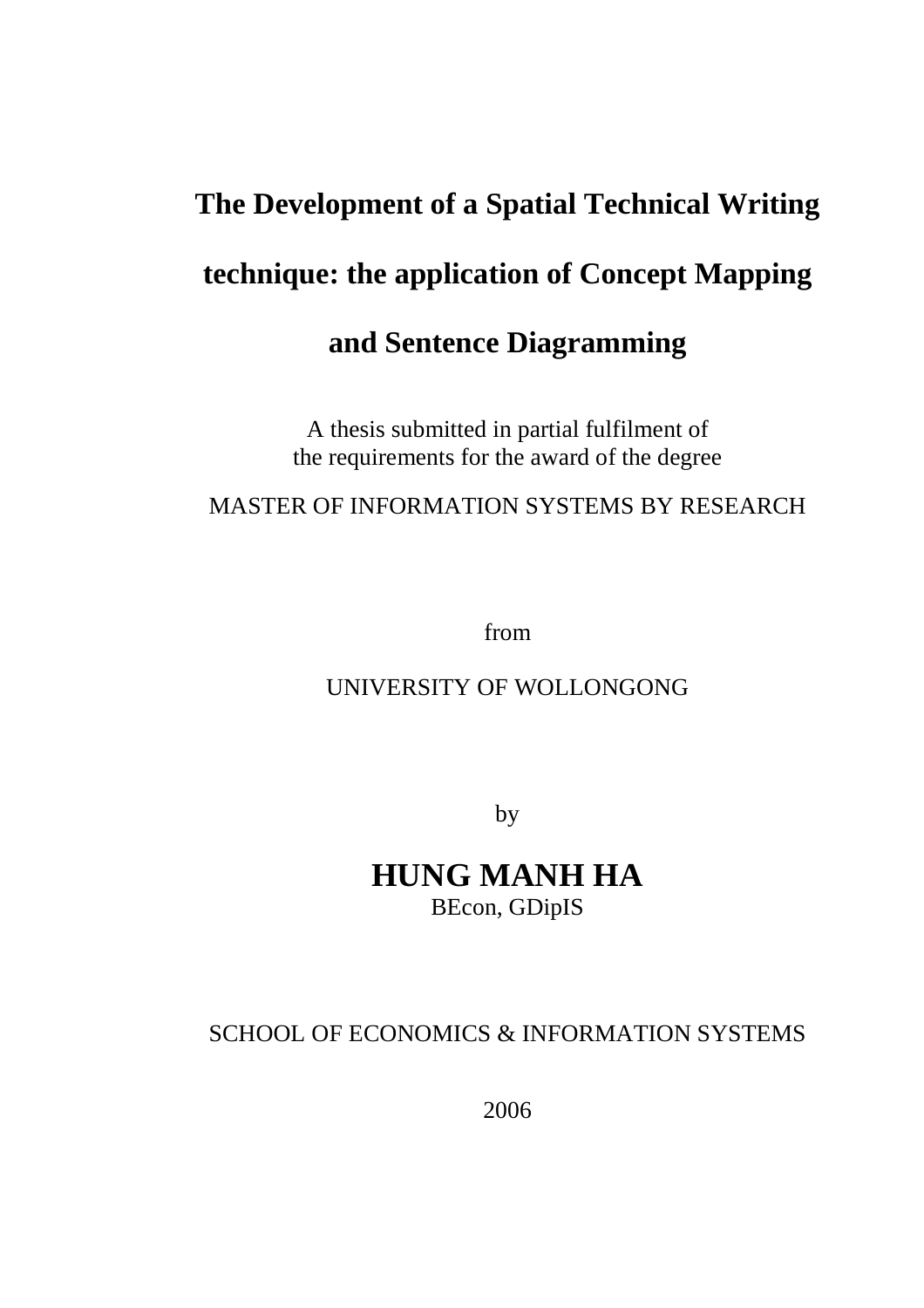## **CERTIFICATION**

I, Hung Manh Ha, declare that this thesis, submitted in partial fulfilment of the requirements for the award of Master of Information Systems by Research, in School of Economics & Information Systems, University of Wollongong, is wholly my own work unless otherwise referenced or acknowledged. The document has not been submitted for qualifications at any other academic institution.

Hung Manh Ha

16 October 2006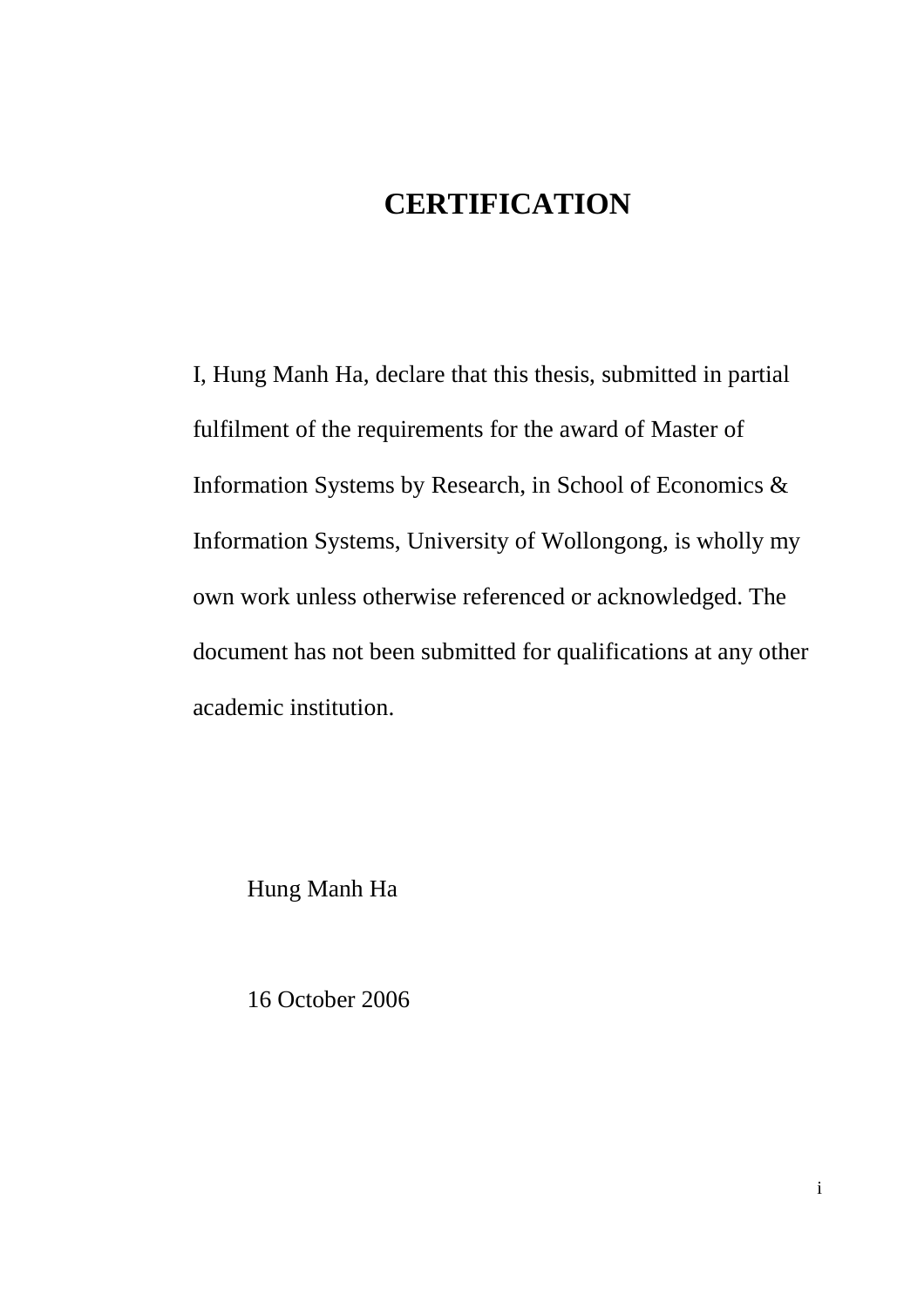# **TABLE OF CONTENTS**

| 1.1                            |
|--------------------------------|
| 1.2                            |
| 1.3                            |
| 1.4                            |
| 1.5                            |
| 1.6                            |
| 1.7                            |
|                                |
| 2.1                            |
| 2.2<br>2.2.1<br>2.2.2<br>2.2.3 |
| 2.3                            |
| 2.4<br>2.4.1<br>2.4.2          |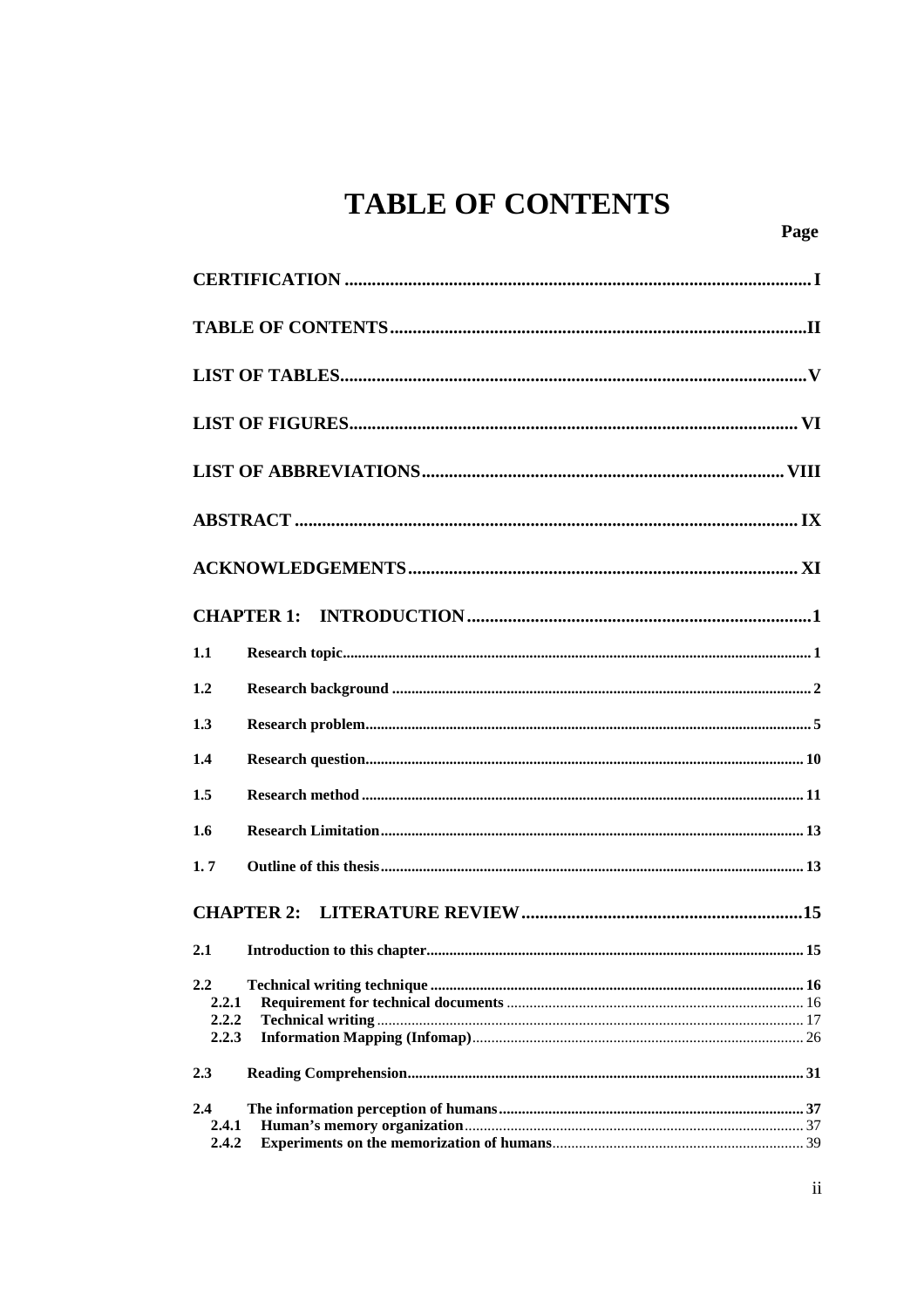| 2.5   |                                                                                    |  |
|-------|------------------------------------------------------------------------------------|--|
| 2.6   |                                                                                    |  |
| 2.7   |                                                                                    |  |
| 2.7.1 |                                                                                    |  |
| 2.7.2 |                                                                                    |  |
| 2.7.3 |                                                                                    |  |
| 2.7.4 |                                                                                    |  |
| 2.8   |                                                                                    |  |
| 2.8.1 |                                                                                    |  |
| 2.8.2 |                                                                                    |  |
| 2.8.3 |                                                                                    |  |
| 2.9   |                                                                                    |  |
| 2.9.1 |                                                                                    |  |
| 2.9.2 | Concept mapping and sentence diagramming as techniques for solving the word-after- |  |
|       |                                                                                    |  |
|       |                                                                                    |  |
| 2.10  |                                                                                    |  |
|       |                                                                                    |  |
| 2.11  |                                                                                    |  |
|       | <b>CHAPTER 3:</b>                                                                  |  |
|       |                                                                                    |  |
| 3.1   |                                                                                    |  |
| 3.2   |                                                                                    |  |
| 3.2.1 |                                                                                    |  |
| 3.2.2 |                                                                                    |  |
| 3.2.3 |                                                                                    |  |
| 3.3   |                                                                                    |  |
| 3.3.1 |                                                                                    |  |
| 3.3.2 |                                                                                    |  |
| 3.3.3 |                                                                                    |  |
| 3.3.4 |                                                                                    |  |
| 3.3.5 |                                                                                    |  |
|       |                                                                                    |  |
| 3.4   |                                                                                    |  |
|       |                                                                                    |  |
|       | <b>CHAPTER 4:</b>                                                                  |  |
| 4.1   |                                                                                    |  |
|       |                                                                                    |  |
| 4.2   |                                                                                    |  |
| 4.2.1 |                                                                                    |  |
| 4.2.2 |                                                                                    |  |
| 4.3   |                                                                                    |  |
|       |                                                                                    |  |
| 4.4   |                                                                                    |  |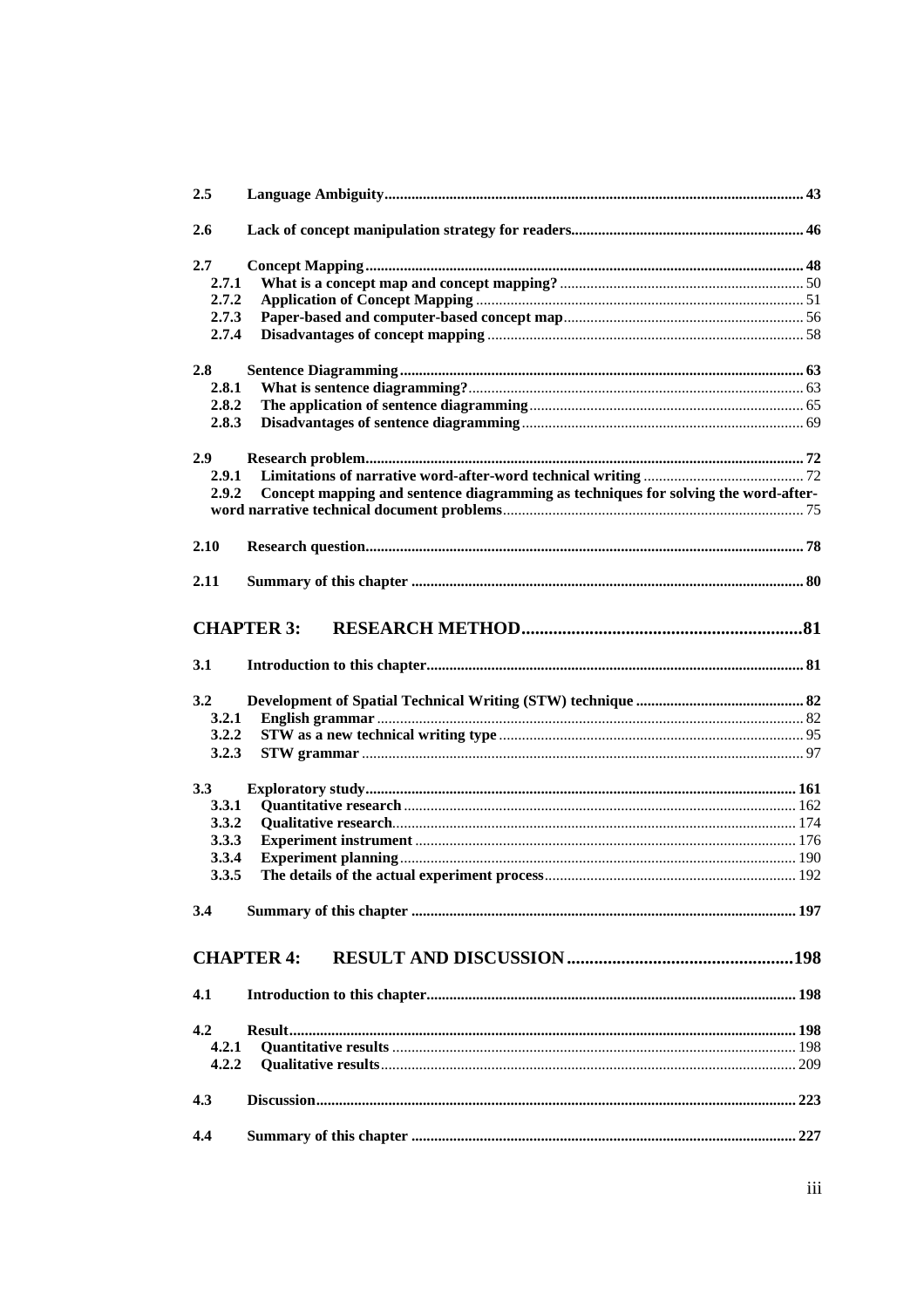| 5.1                |                                                                           |  |
|--------------------|---------------------------------------------------------------------------|--|
| 5.1.1              |                                                                           |  |
| 5.1.2              | The function of STW software in removing the language reference ambiguity |  |
|                    |                                                                           |  |
| 5.2                |                                                                           |  |
|                    |                                                                           |  |
|                    |                                                                           |  |
|                    |                                                                           |  |
|                    |                                                                           |  |
|                    | APPENDIX A: RESEARCH PARTICIPANT CONSENT FORM255                          |  |
| <b>APPENDIX B:</b> | <b>INSTRUCTION PAPER FOR NARRATIVE &amp; SPATIAL</b>                      |  |
| <b>TEXT</b>        |                                                                           |  |
|                    |                                                                           |  |
|                    |                                                                           |  |
|                    |                                                                           |  |
| <b>APPENDIX D:</b> |                                                                           |  |
| <b>APPENDIX E:</b> |                                                                           |  |
|                    |                                                                           |  |
| <b>APPENDIX F:</b> |                                                                           |  |
|                    |                                                                           |  |
|                    | APPENDIX G: QUESTION SET 1 FOR NARRATIVE & SPATIAL                        |  |
|                    |                                                                           |  |
| <b>APPENDIX H:</b> | <b>QUESTION SET 2 FOR NARRATIVE &amp; SPATIAL</b>                         |  |
|                    |                                                                           |  |
| <b>APPENDIX I:</b> |                                                                           |  |
|                    |                                                                           |  |
| <b>APPENDIX J:</b> | THE MULTIPLE-CHOICE ANSWERS AND TOTAL MARK                                |  |
|                    |                                                                           |  |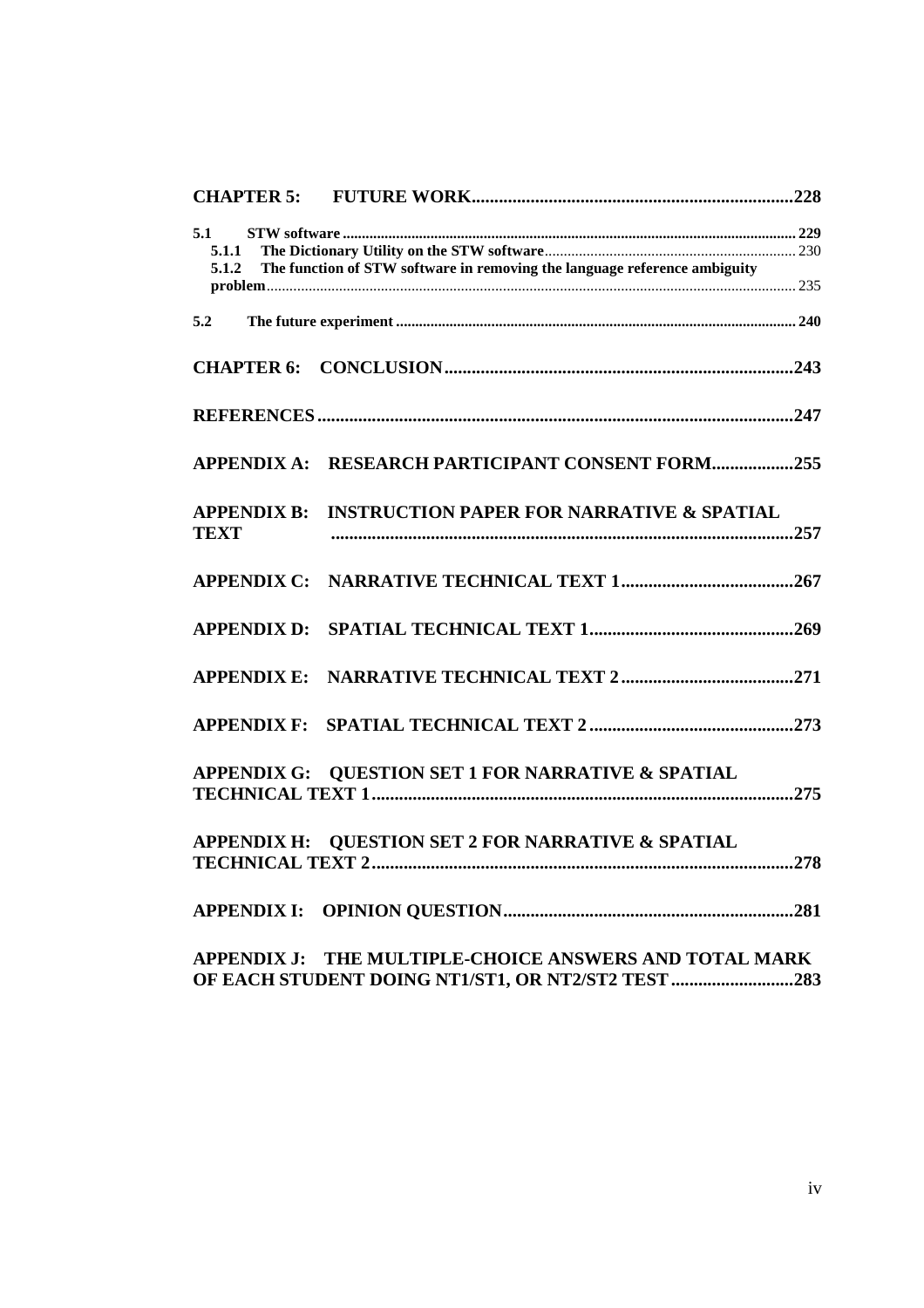# **LIST OF TABLES**

| <b>Table</b> | <b>Title</b>                                                               | Page |
|--------------|----------------------------------------------------------------------------|------|
| 1.1          |                                                                            |      |
| 2.1          | The relationship among reader ability, technical level, and reader need 19 |      |
| 3.1          |                                                                            |      |
| 3.2          |                                                                            |      |
| 3.3          |                                                                            |      |
| 4.1          |                                                                            |      |
| 4.2          |                                                                            |      |
| 4.3          |                                                                            |      |
| 4.4          |                                                                            |      |
| 4.5          |                                                                            |      |
| 4.6          | Matched subject pair mark comparison table between ST and NT209            |      |
| 4.7          |                                                                            |      |
| 4.8          |                                                                            |      |
| 4.9          |                                                                            |      |
|              |                                                                            |      |
|              |                                                                            |      |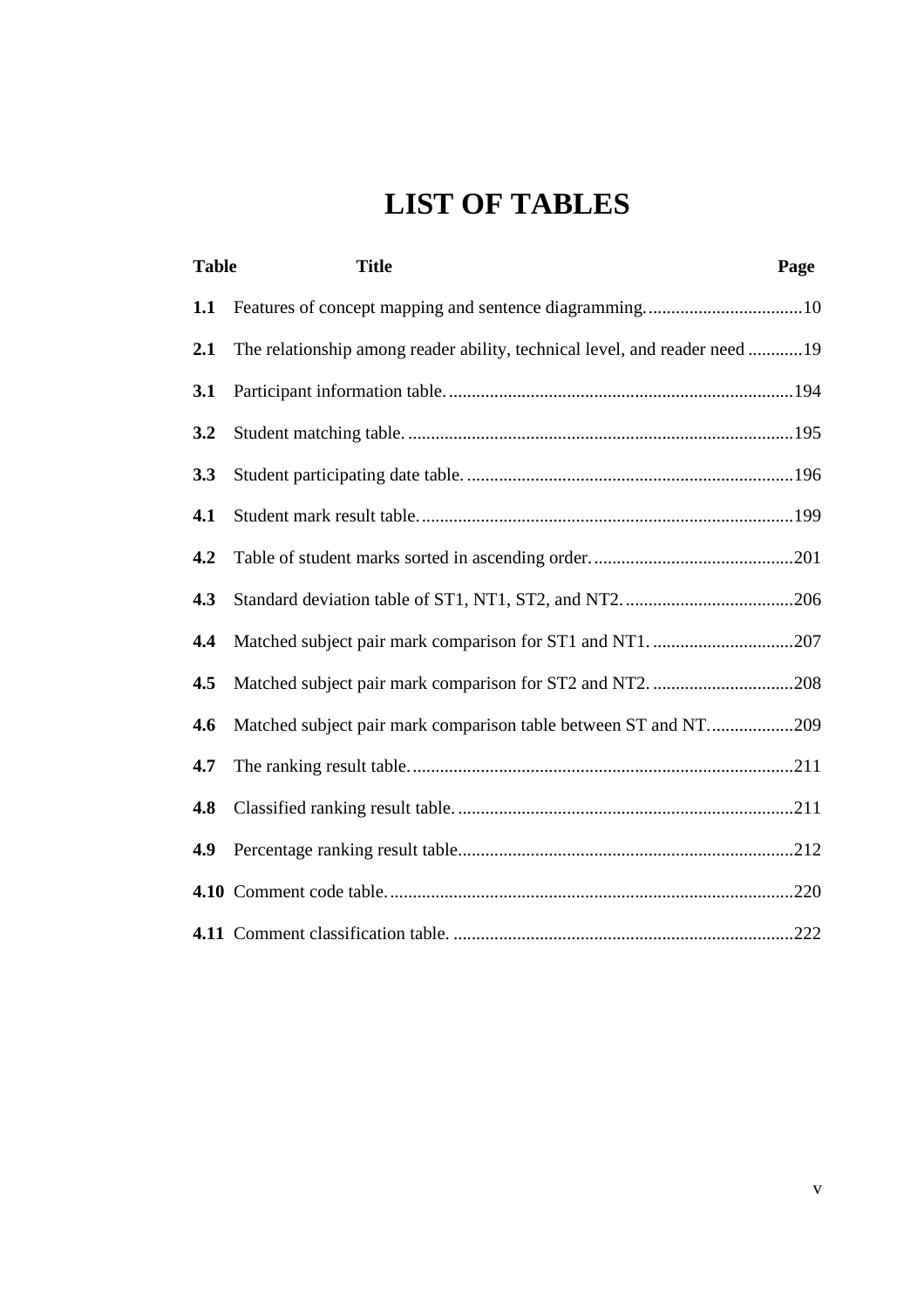# **LIST OF FIGURES**

| <b>Figure</b> | <b>Title</b><br>Page                                                     |
|---------------|--------------------------------------------------------------------------|
| 1.1           |                                                                          |
| 1.2           |                                                                          |
| 1.3           |                                                                          |
| 2.1           |                                                                          |
| 2.2           |                                                                          |
| 2.3           |                                                                          |
| 2.4           |                                                                          |
| 2.5           |                                                                          |
| 2.6           |                                                                          |
| 2.7           |                                                                          |
| 2.8           | A concept map of 'Paper-based and computer-based concept map'56          |
| 2.9           |                                                                          |
|               |                                                                          |
|               |                                                                          |
|               | 2.12 A concept map of 'Limitations of narrative technical writing'72     |
| 3.1           |                                                                          |
| 3.2           |                                                                          |
| 3.3           |                                                                          |
| 3.4           |                                                                          |
| 4.1           | Comparison chart of the mean mark of ST1 with NT1, and ST2 with NT2200   |
| 4.2           | Comparison chart of the median mark of ST1 with NT1, and ST2 with NT2202 |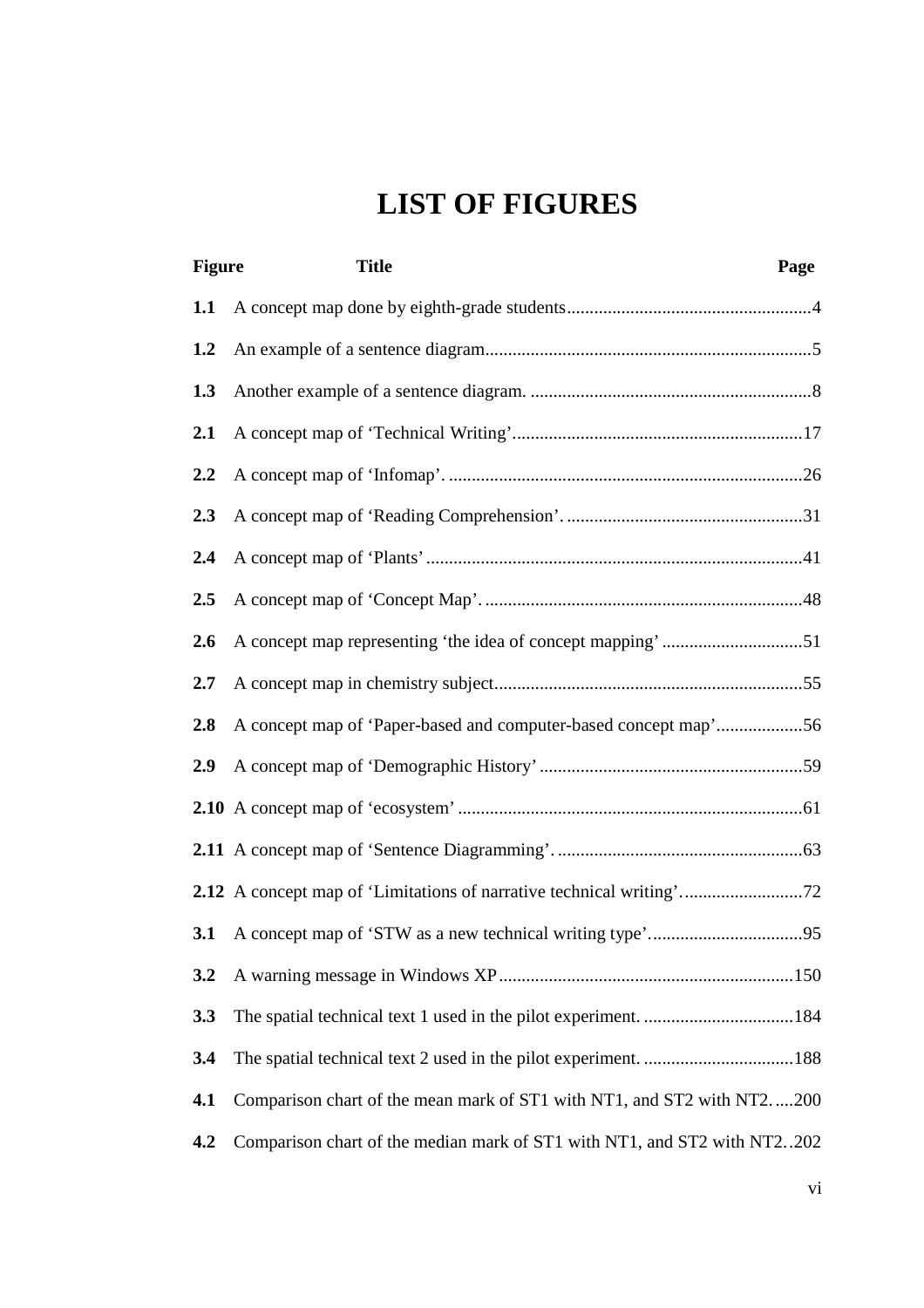| 5.1 A figure showing how a word is matched with a meaning in a dictionary in the   |
|------------------------------------------------------------------------------------|
|                                                                                    |
| 5.2 A figure showing how word is specified in the hypothetic STW software233       |
| 5.3 A figure showing how word should be matched as specifically as possible in the |
|                                                                                    |
| 5.4 A figure showing how reference ambiguity is resolved in the hypothetic STW     |
|                                                                                    |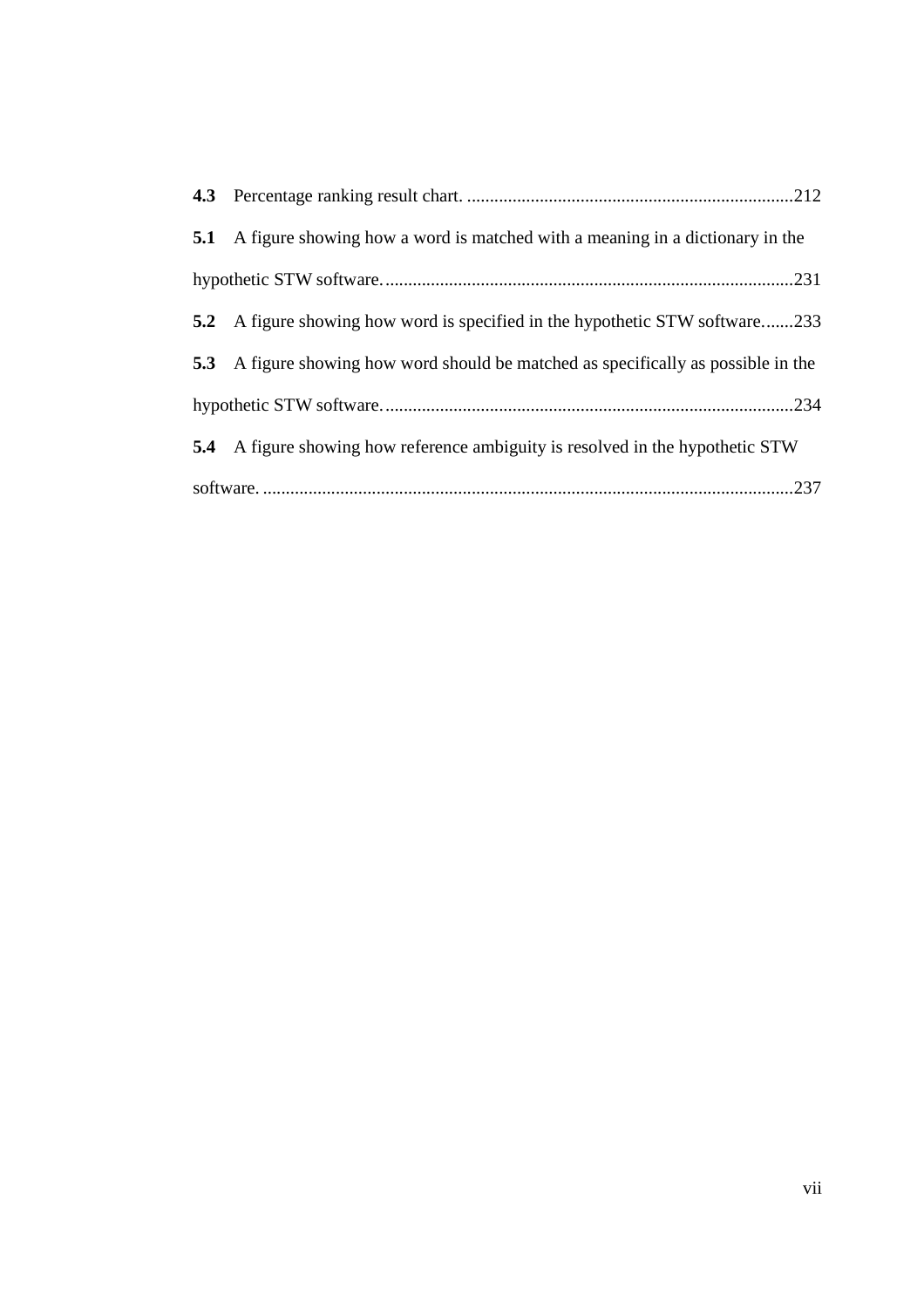# **LIST OF ABBREVIATIONS**

| <b>Abbreviation</b> | <b>Full Name</b>                              |
|---------------------|-----------------------------------------------|
| <b>STW</b>          | Spatial technical writing                     |
| <b>STD</b>          | Spatial technical document                    |
| IV                  | Independent variable                          |
| DV                  | Dependent variable                            |
| S                   | Subject                                       |
| <b>SD</b>           | Standard deviation                            |
| L                   | Frequency of the less frequent sign           |
| T                   | Total frequency of both pluses and minuses    |
| p                   | Probability of by chance obtaining L out of T |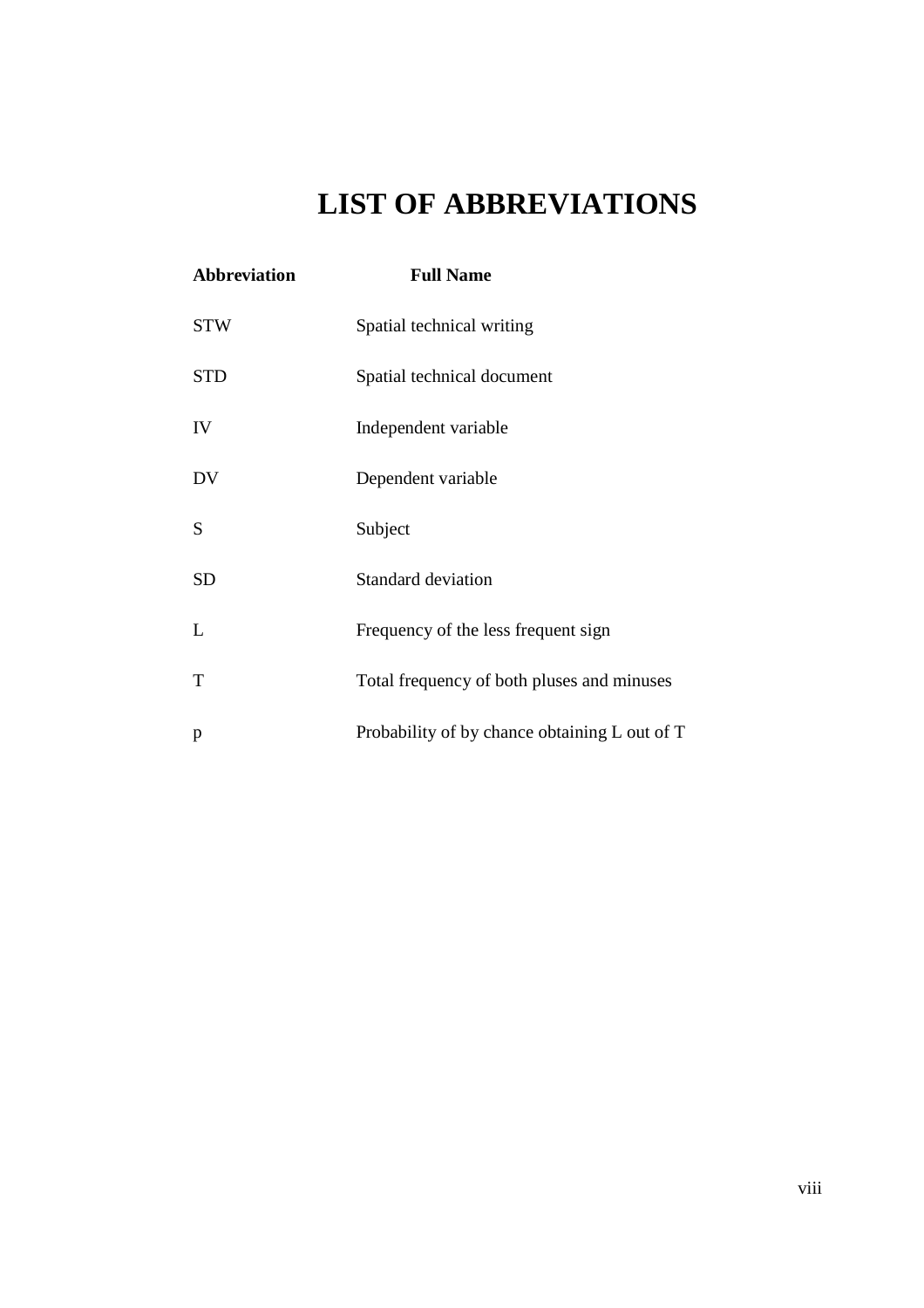### **ABSTRACT**

In today's era of dynamic information technology, technical documents are becoming bigger and are updated more frequently than ever before. As a result, people have to spend a huge amount of time and efforts to digest these technical documents. At present, traditional technical writing uses word-after-word narrative writing to produce technical documents. The resulting narrative document often has language ambiguity and an inefficient concept manipulation problem which can cause a lot of difficulty for readers. In this thesis, it is proposed that concept mapping and sentence diagramming are two techniques that have the potential to effectively solve the inefficient concept manipulation and the structural language ambiguity problems of natural language narrative.

The purpose of this research is therefore to offer a solution to the language ambiguity and inefficient concept manipulation problem existing in the traditional narrative technical documents. Specifically, it seeks to answer the question: is it possible to create a new technical writing technique that has its structure similar to the sentence diagramming technique, but is simpler for readers to understand, and can help readers to efficiently manipulate concepts in a text in a manner similar to that of a concept map? A developmental research method approach was adopted. The research was conducted in two phrases. The first phrase was to develop a new and more effective technical writing technique called 'spatial technical writing' (STW) based on concept mapping and sentence diagramming techniques. The second phrase was to conduct a small exploratory study using students to compare the STW technique with traditional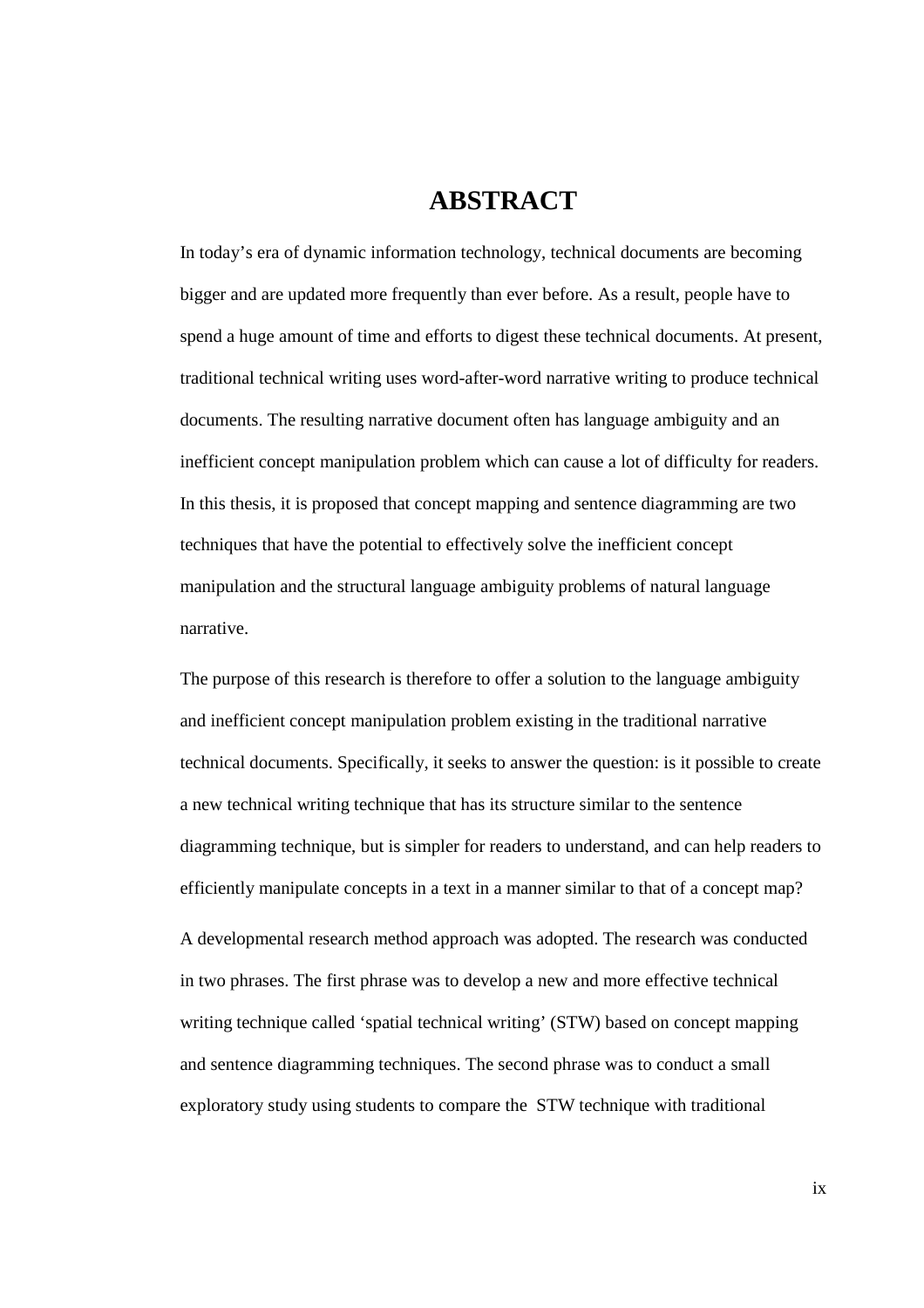narrative. The exploratory study used a small pilot experiment with basic quantitative and qualitative measurements.

The quantitative result showed that students achieved a slightly higher mark on comprehension of the narrative text test than the spatial text test. The probability analysis showed that the pilot experiment was not significant. The qualitative result revealed that the main reason that students did not do as well on the spatial text test was because they did not thoroughly understand the STW symbols used in the pilot experiment. Due to the lack of an experimental budget; the pilot experiment couldn't test all STW symbols, and the students didn't receive enough training to understand STW sufficiently. These two confounding variables distorted the pilot experiment and made the results of pilot experiment inconclusive. However there was enough encouragement to continue the research. The result of this pilot experiment will be used to refine the STW technique, and to plan a full-scale experiment in the future.

Finally, the implication of this research is that; if the Internet based STW software is developed, it can help people to digest technical knowledge in ashorter time and with less effort than traditional narrative.